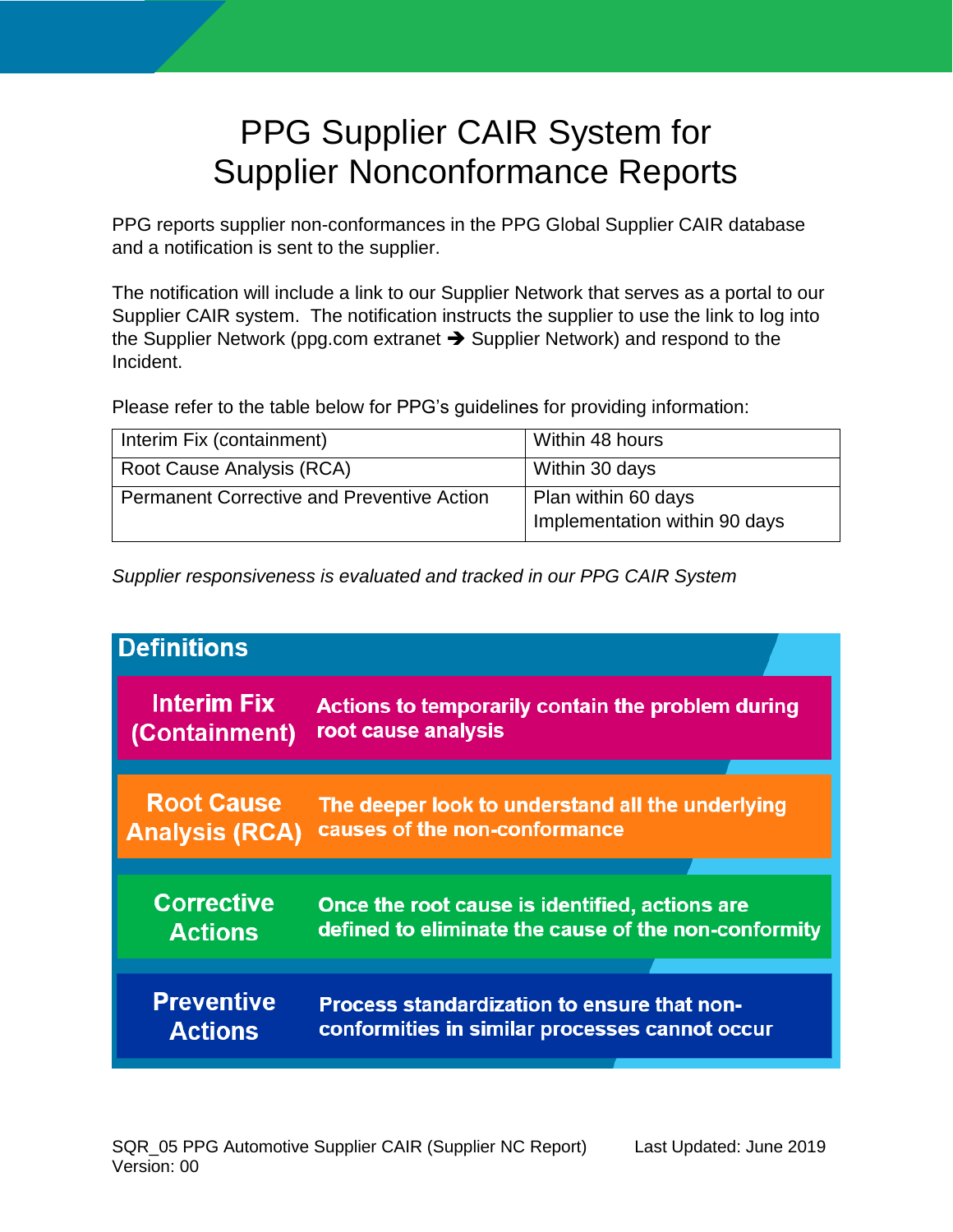## First, go to the PPG Supplier Network: <https://corporate.ppg.com/Purchasing/PPG-Supplier-Network.aspx>

| Purchasing<br><b>PPG Supplier Network</b>                                                                                                                                                                                                                                                |
|------------------------------------------------------------------------------------------------------------------------------------------------------------------------------------------------------------------------------------------------------------------------------------------|
| Welcome to the PPG Supplier Network                                                                                                                                                                                                                                                      |
| PPG suppliers are a critical link in the PPG Supply Chain. The PPG Supplier Network provides a<br>standard infrastructure to promote PPG / Supplier collaboration.                                                                                                                       |
| Suppliers will require a PPG Supplier Network logon to access one or both of the following<br>applications:                                                                                                                                                                              |
| . Supplier Incident Response (SIR) to view Corrective Action Incident Reporting (CAIR) Alerts or<br>respond to Supplier Nonconformance Notice (SNN)<br>· Supplier Added Value Effort (\$AVE). To learn more about \$AVE, click Learn More                                                |
| For suppliers already enrolled in the PPG Supplier Network - your email address is your Username.<br>Your initial password<br>is included in the email that was sent to you by suppliernetwork@ppg.com confirming your<br>enrollment in the PPG Supplier<br>Network. Click here to login |
| PUG                                                                                                                                                                                                                                                                                      |
| Sign in with your organizational account                                                                                                                                                                                                                                                 |
| Username<br>YOUR EMAIL ADDRESS                                                                                                                                                                                                                                                           |
| Password<br>Sent by PPG, to get a new click on Reset Password                                                                                                                                                                                                                            |
| Sign in                                                                                                                                                                                                                                                                                  |
| <b>Reset Password</b>                                                                                                                                                                                                                                                                    |
|                                                                                                                                                                                                                                                                                          |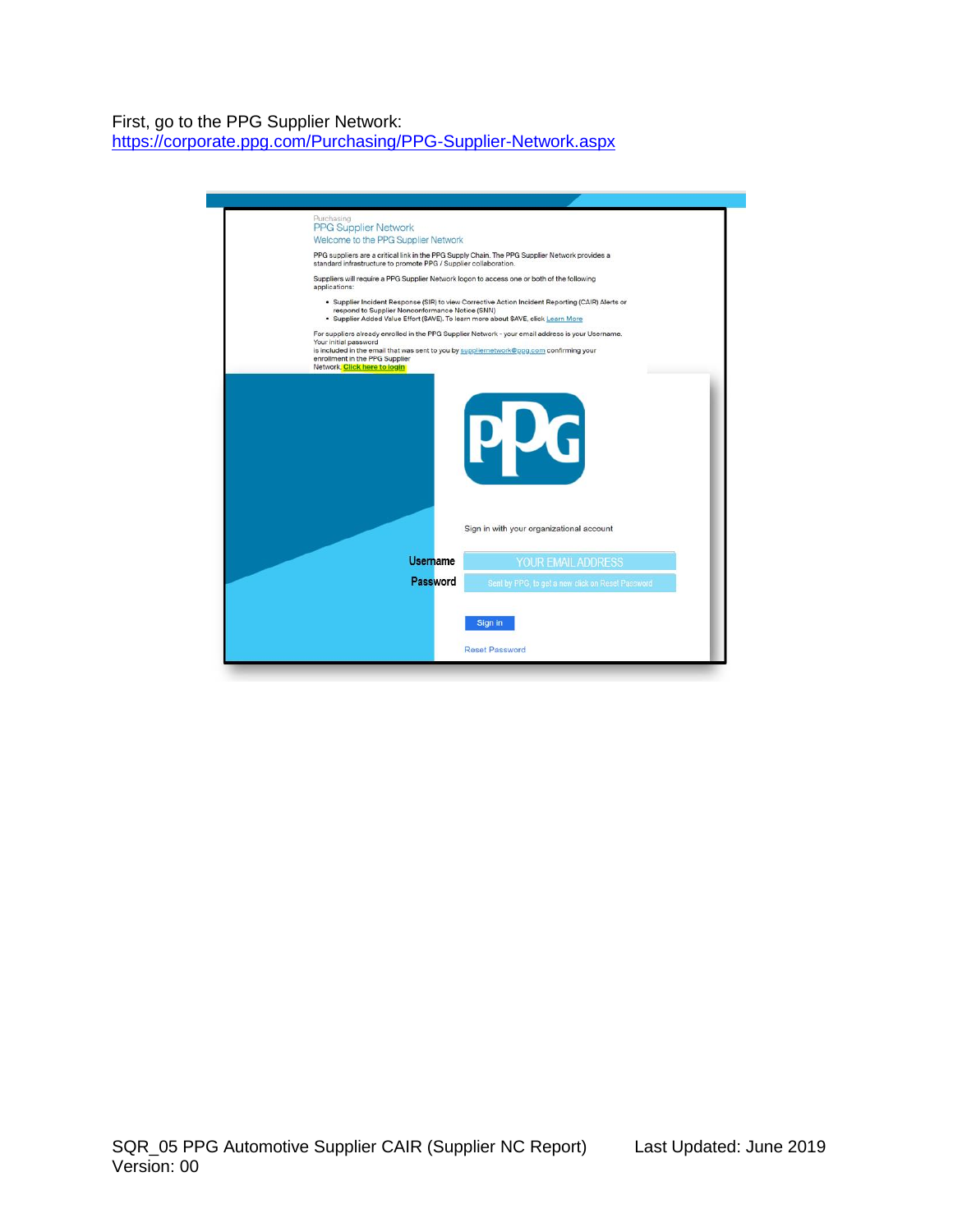## **How to answer a CAIR**



|                                             | <b>Supplier Nonconformance Notification</b> |           |                                                                                                                                                                                                           |                                                   |                                    |                                 |                          |            |
|---------------------------------------------|---------------------------------------------|-----------|-----------------------------------------------------------------------------------------------------------------------------------------------------------------------------------------------------------|---------------------------------------------------|------------------------------------|---------------------------------|--------------------------|------------|
|                                             | <b>Supplier Name</b>                        |           |                                                                                                                                                                                                           |                                                   | <b>Supplier Quality Audit Data</b> |                                 |                          |            |
|                                             | Name                                        |           | PPG SUPPLIER TEST                                                                                                                                                                                         | SNN#                                              |                                    |                                 |                          |            |
|                                             | Contact                                     | Gtz Luisa |                                                                                                                                                                                                           | Date                                              |                                    | Jul 8 2019 12:00AM              |                          |            |
|                                             | <b>Phone</b>                                | undefined |                                                                                                                                                                                                           | <b>PPG</b> Location                               |                                    | AUTOMOTIVE TECH                 |                          |            |
| Log Out                                     |                                             |           |                                                                                                                                                                                                           |                                                   |                                    | CENTER                          |                          |            |
| Feedback                                    | Email                                       |           | luisagutierrezp@gmail.com                                                                                                                                                                                 | Originator                                        |                                    | Gutierrez Parra, Luisa<br>(RUB) |                          |            |
|                                             |                                             |           |                                                                                                                                                                                                           | Phone                                             |                                    |                                 |                          |            |
| <b>Applications</b>                         |                                             |           |                                                                                                                                                                                                           | Email                                             |                                    |                                 |                          |            |
| SAVE                                        |                                             |           |                                                                                                                                                                                                           | <b>PO/Rel Number</b>                              |                                    |                                 |                          |            |
|                                             |                                             |           |                                                                                                                                                                                                           | Cair Id                                           |                                    | 24190700001                     |                          |            |
| <b>Supplier Incident</b><br><b>Response</b> |                                             |           |                                                                                                                                                                                                           | <b>Response Due Date</b><br><b>Supplier Claim</b> |                                    |                                 |                          |            |
| <b>Applications Requiring</b>               |                                             |           | PPG HAS RECEIVED A PRODUCT OF SERVICE FROM YOU WHICH DOES NOT COMPLY WITH REQUIREMENTS. As a PPG                                                                                                          |                                                   |                                    |                                 |                          |            |
| <b>Separate Logon</b>                       |                                             |           | Supplier, you have committed to provide us with on-time delivery of error-free products/services which conform to                                                                                         |                                                   |                                    |                                 |                          |            |
| <b>Diversity Suppliers</b>                  |                                             |           | requirements. Therefore, please investigate the incident described below and initiate corrective action. Contact the<br>originator for clarification or additional information of this potential problem. |                                                   |                                    |                                 |                          |            |
|                                             | <b>PROBLEM</b>                              |           |                                                                                                                                                                                                           |                                                   |                                    |                                 |                          |            |
|                                             | Quality                                     |           | Delivery                                                                                                                                                                                                  |                                                   | Documentation                      |                                 |                          | Value      |
|                                             | Description<br>TEST                         |           |                                                                                                                                                                                                           |                                                   |                                    |                                 |                          |            |
|                                             | <b>Date Received</b>                        |           | <b>Quantity Received</b><br>$\Omega$                                                                                                                                                                      |                                                   | <b>Date Expected</b>               | o                               | <b>Quantity Expected</b> |            |
|                                             | Material                                    |           |                                                                                                                                                                                                           |                                                   |                                    |                                 |                          |            |
|                                             | Code:                                       | TEST      |                                                                                                                                                                                                           | Descr:                                            | <b>TEST</b>                        |                                 | Lot                      | LOT NUMBER |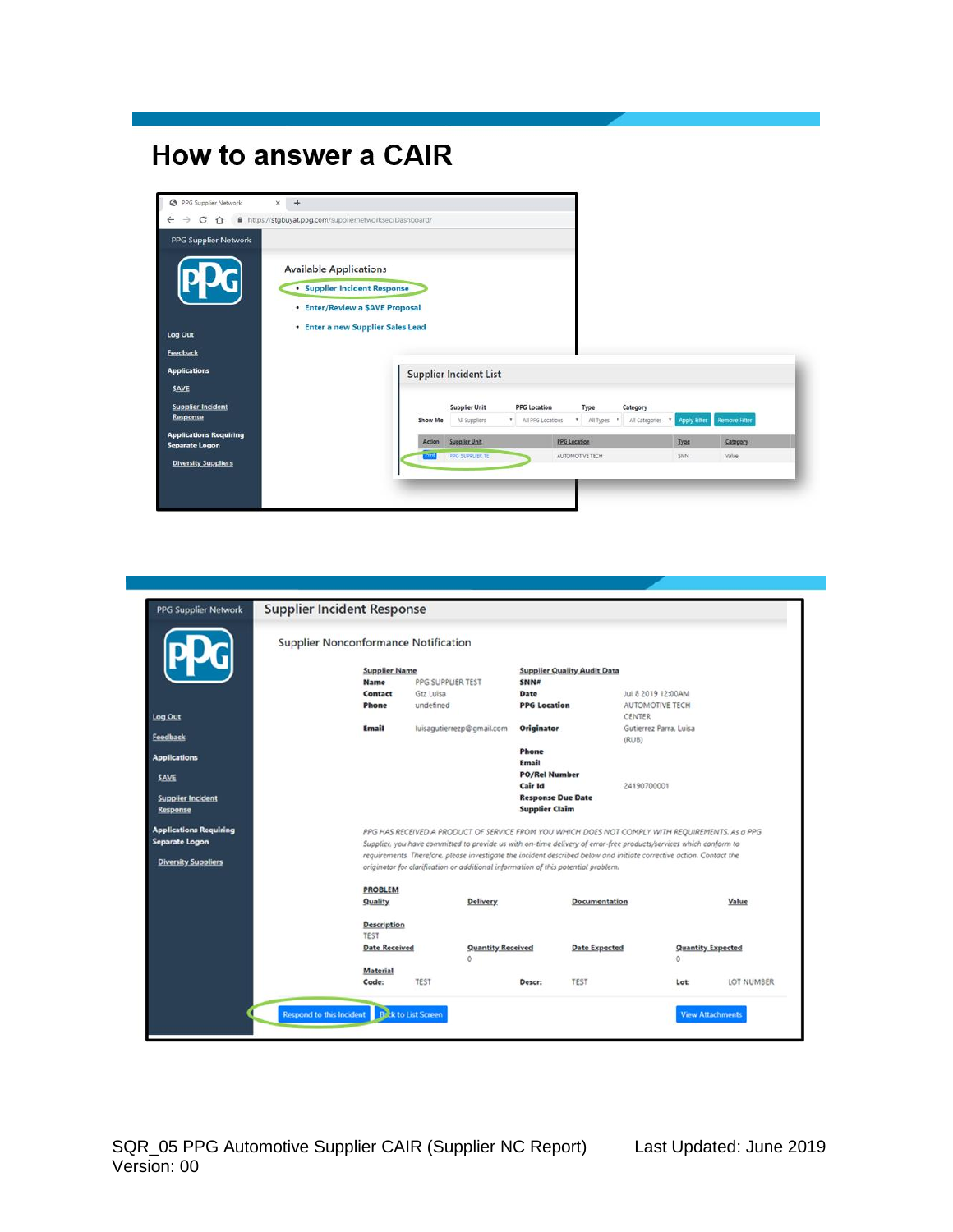| <b>PPG Supplier Network</b>                            | <b>Supplier Incident Response</b>                                                                                                                                                                            |  |
|--------------------------------------------------------|--------------------------------------------------------------------------------------------------------------------------------------------------------------------------------------------------------------|--|
|                                                        | <b>Help</b><br>24190700001<br>Cair Id<br><b>Submit Date</b><br>07/08/2019<br>Describe the cause<br><b>Supplier</b><br>PPG SUPPLIER TEST<br>of the problem (D4)<br><b>Responder Name</b><br><b>Root Cause</b> |  |
| <b>Log Out</b>                                         | Response                                                                                                                                                                                                     |  |
| Feedback                                               | Implement actions                                                                                                                                                                                            |  |
| <b>Applications</b>                                    | to contain the                                                                                                                                                                                               |  |
| <b>SAVE</b>                                            | <b>Interim Fix</b><br>problem (D3)<br><b>Implement Date</b><br>mm/dd/yyyy                                                                                                                                    |  |
| <b>Supplier Incident</b><br>Response                   | Response                                                                                                                                                                                                     |  |
| <b>Applications Requiring</b><br><b>Separate Logon</b> |                                                                                                                                                                                                              |  |
| <b>Diversity Suppliers</b>                             | Implement process<br><b>Permanent Corrective Action</b><br>Planned Implementation<br>standarization that<br>mm/dd/yyyy<br>Date<br>will eliminate the<br>Response<br>problem (D5-D7)<br>Submit Peturn to List |  |

For Severity 3 or 4 incidents, an 8D report (including 5Why Analysis) is mandatory. The PPG 8D template (see below) will be emailed to the supplier if a Severity 3 or 4 report has been initiated.

*An equivalent report format from a supplier is aceptable if root cause analysis and corrective/ preventive actions are included. As well, a 5Why is needed as part of this process to explain what led to the problem, the lack of detection and the supplier's system variables that allowed the error to reach PPG.*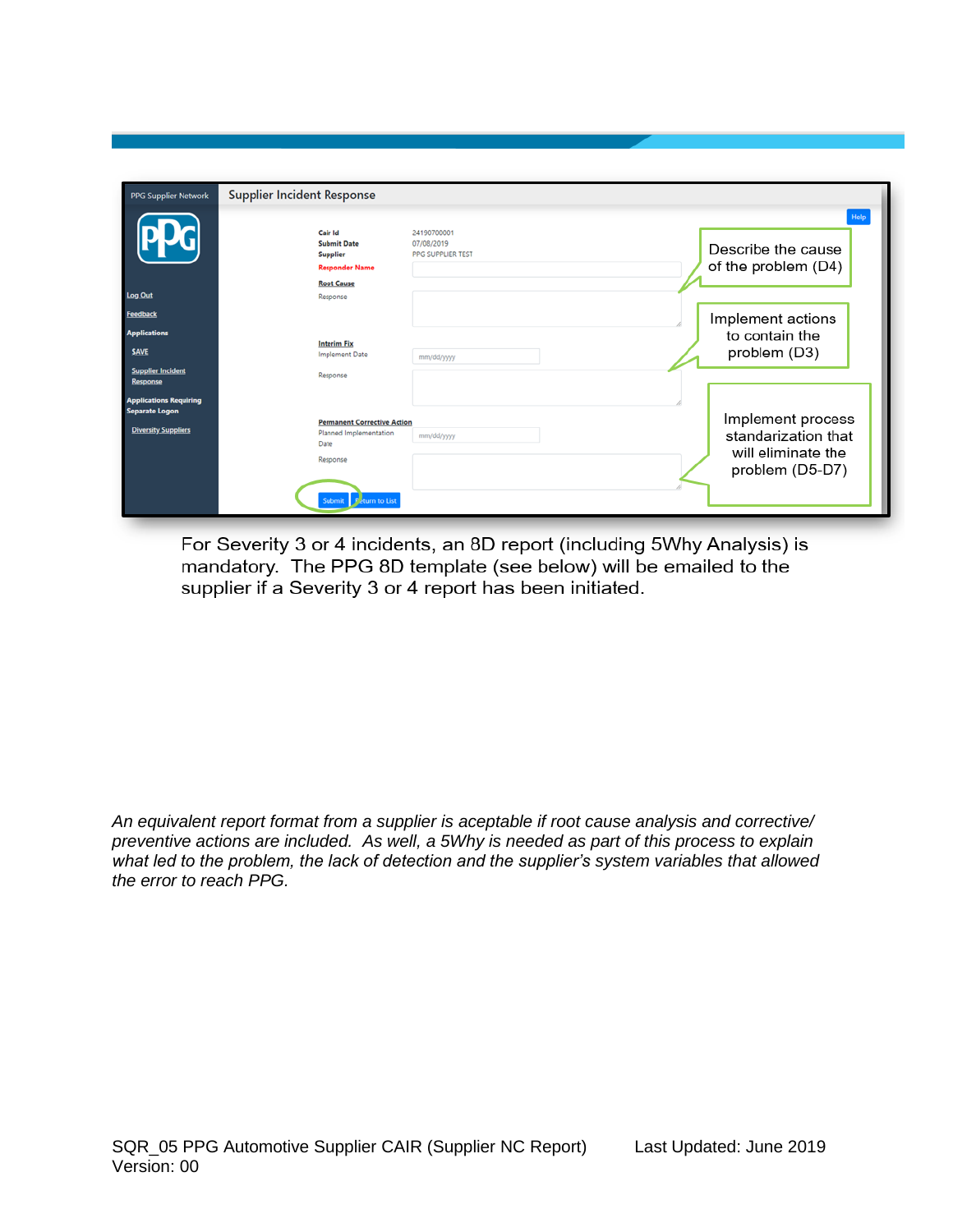| We protect and<br>beautify the world"                                                                                                                                                                                                                                                  |                                            | <b>Supplier 8D Report</b>  |                    |                            |  |
|----------------------------------------------------------------------------------------------------------------------------------------------------------------------------------------------------------------------------------------------------------------------------------------|--------------------------------------------|----------------------------|--------------------|----------------------------|--|
| Note: Supplier to complete all cells that are colored yellow. No Yellow cell should be left blank, use "N/A" if the field is not applicable to the issue.                                                                                                                              |                                            |                            |                    |                            |  |
| <b>Supplier Name:</b>                                                                                                                                                                                                                                                                  |                                            | CAIR ID:                   |                    |                            |  |
| <b>Champ Code/Description:</b>                                                                                                                                                                                                                                                         |                                            | <b>Batch No./Quantity:</b> |                    |                            |  |
| <b>PPG Initiator:</b>                                                                                                                                                                                                                                                                  |                                            | <b>Supplier Contact:</b>   |                    |                            |  |
| Discipline 1: Set up cross-function team for solving problem                                                                                                                                                                                                                           |                                            |                            |                    |                            |  |
| Note : Choose multifunctional tem that will analyze and solve the problem. Important to name a Group Leader.<br><b>Function</b>                                                                                                                                                        | <b>Name</b>                                | <b>Title</b>               | Phone No.          | E-mail                     |  |
| <b>Group Leader</b>                                                                                                                                                                                                                                                                    |                                            |                            |                    |                            |  |
|                                                                                                                                                                                                                                                                                        |                                            |                            |                    |                            |  |
|                                                                                                                                                                                                                                                                                        |                                            |                            |                    |                            |  |
| <b>Discipline 2: Defect Description</b>                                                                                                                                                                                                                                                |                                            |                            |                    |                            |  |
| Note: Add clear problem description, facts and measurable data                                                                                                                                                                                                                         |                                            |                            |                    |                            |  |
| What                                                                                                                                                                                                                                                                                   |                                            |                            |                    |                            |  |
| How                                                                                                                                                                                                                                                                                    |                                            |                            |                    |                            |  |
| When<br><b>Where</b>                                                                                                                                                                                                                                                                   |                                            |                            |                    |                            |  |
| <b>How Many</b>                                                                                                                                                                                                                                                                        |                                            |                            |                    |                            |  |
|                                                                                                                                                                                                                                                                                        |                                            |                            |                    |                            |  |
| Discipline 3: Containment Actions (Reply within 48 hrs)                                                                                                                                                                                                                                |                                            |                            |                    |                            |  |
| Note: Take effective action on defected product, isolate the defect from PPG. It is essential to verify % Effectiveness and implementation date.                                                                                                                                       |                                            |                            |                    |                            |  |
| <b>Containment actions</b>                                                                                                                                                                                                                                                             |                                            | <b>Status</b>              |                    | <b>Implementation Date</b> |  |
|                                                                                                                                                                                                                                                                                        |                                            |                            |                    |                            |  |
|                                                                                                                                                                                                                                                                                        |                                            |                            |                    |                            |  |
|                                                                                                                                                                                                                                                                                        |                                            |                            |                    |                            |  |
| Discipline 4: Root Cause Analysis                                                                                                                                                                                                                                                      |                                            |                            |                    |                            |  |
|                                                                                                                                                                                                                                                                                        |                                            |                            |                    |                            |  |
|                                                                                                                                                                                                                                                                                        |                                            |                            |                    |                            |  |
| <b>Specific Root Cause:</b><br><b>Detection (Leak) Root Cause:</b><br><b>Systematic Root Cause:</b><br><b>Discipline 5: Permanent Corrective Actions</b><br>Note : Describe actions that will avoid the reinicidence of the problem and how to verify if the problem was really solved | <b>Actions</b>                             |                            |                    | <b>Verification</b>        |  |
|                                                                                                                                                                                                                                                                                        |                                            |                            |                    |                            |  |
|                                                                                                                                                                                                                                                                                        |                                            |                            |                    |                            |  |
|                                                                                                                                                                                                                                                                                        |                                            |                            |                    |                            |  |
|                                                                                                                                                                                                                                                                                        |                                            |                            |                    |                            |  |
| <b>Actions</b>                                                                                                                                                                                                                                                                         |                                            | <b>Controls</b>            |                    | <b>Implement. Date</b>     |  |
|                                                                                                                                                                                                                                                                                        |                                            |                            |                    |                            |  |
|                                                                                                                                                                                                                                                                                        |                                            |                            |                    |                            |  |
| Discipline 6: Verification of Corrective Action<br>Note: Verify the effectiveness of corrective actions implemented                                                                                                                                                                    |                                            |                            |                    |                            |  |
|                                                                                                                                                                                                                                                                                        |                                            |                            |                    |                            |  |
|                                                                                                                                                                                                                                                                                        |                                            |                            |                    |                            |  |
|                                                                                                                                                                                                                                                                                        |                                            |                            |                    |                            |  |
| $\Box$                                                                                                                                                                                                                                                                                 | What did we learn from this incident?      |                            | <b>Responsible</b> | Implem. Date               |  |
|                                                                                                                                                                                                                                                                                        |                                            |                            |                    |                            |  |
| $\Box$                                                                                                                                                                                                                                                                                 |                                            |                            |                    |                            |  |
| $\Box$                                                                                                                                                                                                                                                                                 | What did we implement to prevent a similar |                            |                    |                            |  |
| <b>Discipline 7: Actions to Prevent Recurrence</b><br>Note: Update and standardize the actions and prevent the defect from appearing again.<br>Implementatation in:<br><b>Product FMEA</b><br><b>Processs FMEA</b><br><b>Control Plan</b>                                              | problem elsewhere?                         |                            | <b>Responsible</b> | Implem. Date               |  |
| Procedure/<br>Work instruction <b>D</b>                                                                                                                                                                                                                                                |                                            |                            |                    |                            |  |
|                                                                                                                                                                                                                                                                                        |                                            |                            |                    |                            |  |
|                                                                                                                                                                                                                                                                                        |                                            |                            |                    |                            |  |
|                                                                                                                                                                                                                                                                                        |                                            |                            |                    |                            |  |
| Discipline 8: Congratulation (Send the completed report within 30 working days)<br>Note: Encourage the cooperation of team, and regain the trust of customer<br><b>Customer Feedback</b>                                                                                               |                                            | <b>Closed Date</b>         |                    | <b>Approved by:</b>        |  |